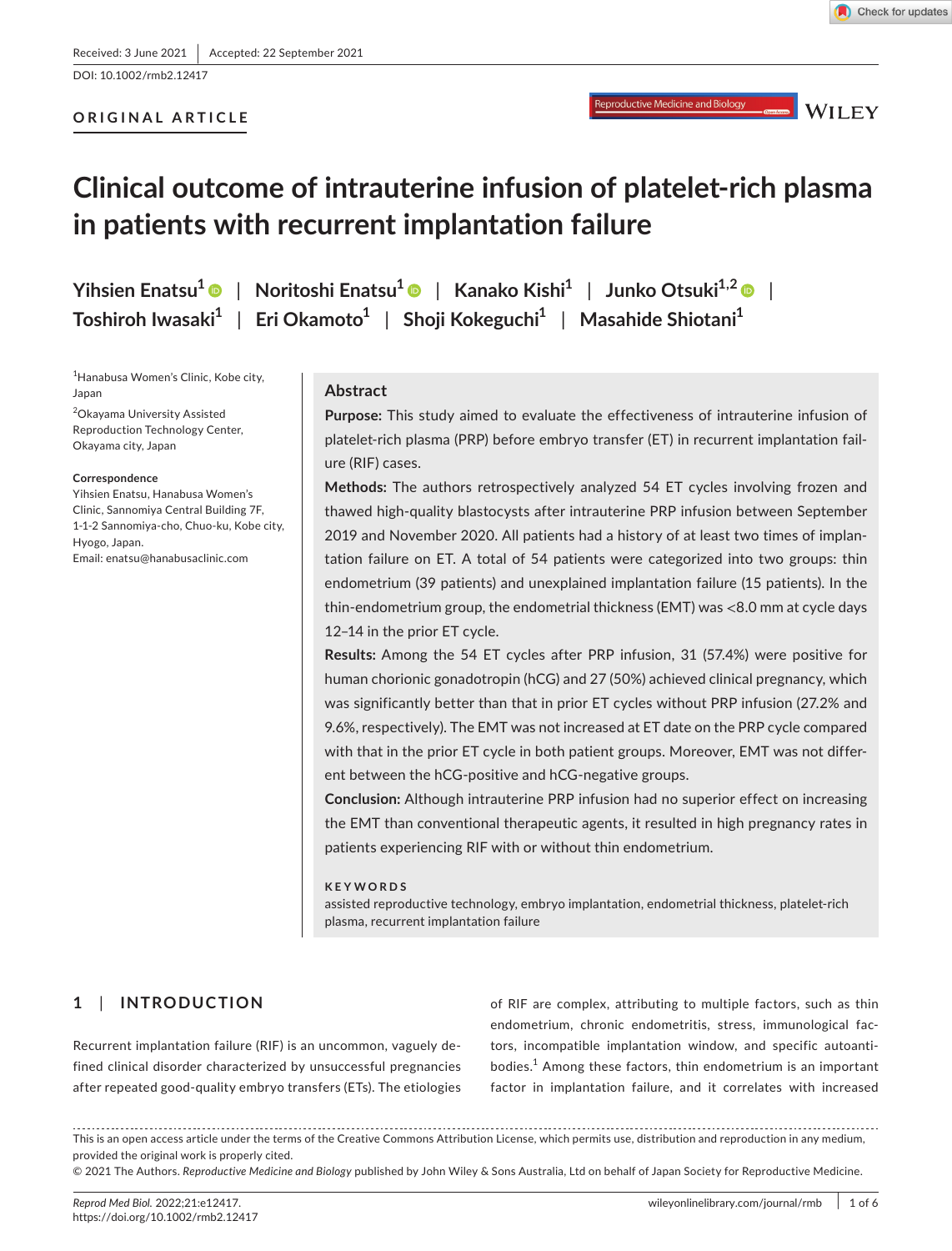**2 of 6 |**<br>**1/2/11 EV Reproductive Medicine and Biology <b>|**<br>**1/2/11 EV Reproductive Medicine and Biology |<br>
<b>2** of 6 |<br> **1/2/11 EV** Reproductive Medicine and Biology **|** 

miscarriage risk. $2,3$  The reason is pathophysiologically explained by poor epithelial growth, reduced expression of vascular endothelial growth factor (VEGF), poor vascular development, and the high impedance of blood flow in the radial arteries of the uterine vasculature.<sup>4</sup> Although the endometrial thickness (EMT) reportedly improves through prolonged estrogen administration, aspirin, Vitamin E, and pentoxifylline, many women with thin endometrium remain nonresponsive with these treatments.<sup>5,6</sup> Platelet-rich plasma (PRP) is a new modality that has recently been suggested for thin-endometrium treatment.<sup>7-9</sup> PRP is prepared from fresh blood that is collected from a peripheral vein and processed to increase the concentration of platelets by separating various blood components.10 Platelets contain a significant amount of growth factors, such as VEGF, epidermal growth factor, platelet-derived growth factor (PDGF), and transforming growth factor, which all stimulate proliferation and growth. $^{11}$  In the endometrium, angiogenesis is critical for endometrial growth after menstruation, and a vascularized receptive endometrium is essential for implantation. Therefore, growth factors and other cytokines found in PRP may promote endometrial thickening in patients with thin endometrium.7,12

Until recently, intrauterine PRP infusion has been extensively reported to be effective in treating patients with a thin endometrium. According to Kusumi et al., $^8$  EMT was increased by 1.27 mm after PRP administration compared with the previous ET cycle. Similarly, several researchers inferred that PRP infusion may effectively improve the endometrial growth and possibly, pregnancy outcomes in women with thin endometrium.<sup>7,9,13</sup> Nasari et al.<sup>14</sup> also reported that PRP infusion improved the implantation rate in patients with RIF. However, reports on the effect of PRP infusion on women without thin endometrium are currently limited. Thus, we aimed to retrospectively investigate the effect of PRP infusion on patients with RIF and compare the outcomes between patients with RIF with thin endometrium and those without thin endometrium.

# **2**  | **MATERIALS AND METHODS**

This retrospective study included 54 cycles of frozen and thawed ET cycles performed after intrauterine PRP infusion at Hanabusa

Women's Clinic between September 2019 and November 2020. The inclusion criteria of this study were patients with RIF, defined as having a history of at least two consecutive cycles of implantation failure and 25–45 years of age during ET. To exclude the influence of embryo quality, we only analyzed ETs with high-quality blastocysts. Blastocysts were graded according to Gardner's classification,<sup>15</sup> and a blastocyst grade of 3BB or better was considered as a high quality. The exclusion criteria were hepatic disorder, hemoglobin level  $<$ 11 g/ dl, platelet count <150 million/mm<sup>3</sup>, anticoagulant administration, and congenital uterine anomalies. This study was approved by the Certified Committee for Regenerative Medicine (accreditation No. NA8160002) and submitted to the Ministry of Health, Labour and Welfare in Japan (clinical study No. PB5190013). This study was also approved by our institutional ethics committee and was performed according to the ethical principles of the Declaration of Helsinki. All patients were well informed and provided written informed consent before the PRP infusion cycles.

Frozen and thawed ET was performed with a hormone replacement cycle, which was provided after ovarian suppression using a similar method reported previously.<sup>16</sup> Figure 1 represents the timeline of the ET cycle protocol, including intrauterine PRP infusion. Administration of transdermal and oral estradiol was started on cycle day (CD) 2. The EMT was measured by transvaginal ultrasonography and intrauterine PRP infusion was performed on CD 10 (first time) and CDs 12–14 (second time). Patients with an EMT <8 mm on CDs 12–14 before the ET cycle were categorized as the thin-endometrium group. The other patients were categorized as unexplained implantation failure. Some patients with thin endometrium who underwent prior ET cycles had received other conventional treatments such as prolonged estrogen, vitamin E, and pentoxifylline. These agents were not adapted in the PRP infusion cycle. We then compared the outcomes of prior ET cycles with those of the PRP cycles in the same patients. For this comparison, we only used the consecutive prior frozen and thawed ET cycles performed under the hormone replacement cycle with high-quality blastocysts at the same CD. Cycles in which an additional therapy such as chronic endometritis therapy, endometrial polyp resection, vitamin D supplementation, or aspirin administration was given as well as cycles in which the endometrial receptivity analysis (ERA) test was performed until the PRP infusion cycles were excluded.



**FIGURE 1** Timeline of intrauterine platelet-rich plasma (PRP) infusion and embryo transfer in a hormone replacement cycle. \*Cycle day (CD) 15 was adjusted as the date of the start of progesterone administration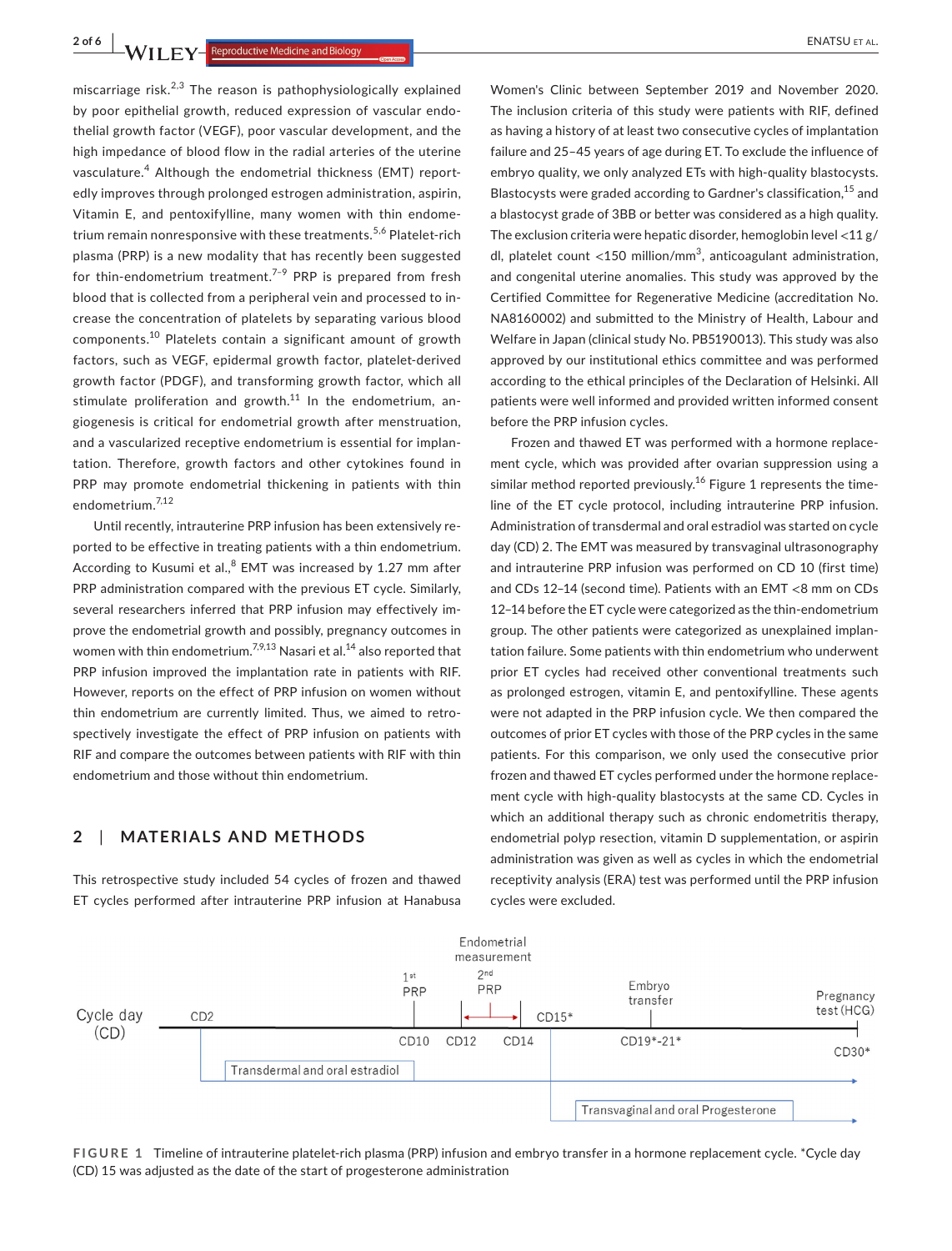**3**  | **RESULTS**

Table 1 summarizes the characteristics of 54 included patients, of which 15 constituted the unexplained implantation failure group and 39 belonged to the thin-endometrium group. Age, number of prior ART cycles, number of prior clinical pregnancy, and number of spontaneous abortion were not significantly different between two groups. These factors were also not different between the hCGpositive group and hCG-negative group.

Table 2 represents the changes in EMT between the PRP cycles and the prior ET cycles. Naturally, the EMT at CDs 12–14 was thinner in the thin-endometrium group than in the unexplained implantation failure group; the EMT was almost the same in PRP infusion cycles and prior ET cycles in both groups. Regardless of the EMT at CDs 12–14, the endometrium did not thicken at the ET date on the PRP infusion cycles. When comparing the EMT between the hCG-positive and hCG-negative groups, no difference was found in both the unexplained implantation failure group and the thinendometrium group.

Table 3 reveals the pregnancy outcomes of ET between the PRP cycles and the prior ET cycles. Overall, the hCG positivity rate and clinical pregnancy rate were significantly higher (57.4% and 50.0%) in the PRP cycles than in the prior ET cycles (27.2% and 9.6%). In addition, spontaneous abortion rate was less in PRP cycles (11.1%) than in prior ET cycles (55.5%), though the difference was not statistically significant because of the small sample size. Consequently, ongoing pregnancy (>15 gestational weeks) or live birth rate was significantly higher in the PRP cycles (44.4%) than in the prior ET cycles (4.3%). This tendency was similar between the unexplained implantation failure group and thin-endometrium group.

blood using a similar method reported previously.<sup>8</sup> Using two vacuum blood collection tubes (Acti-PRP tube, Aeon International Inc.), we collected 20 ml of peripheral blood from the forearm. Then, the blood was centrifuged at 2000 *g* for 6 min and divided into three layers: bottom layer (containing red and white blood cells), supernatant layer (containing cellular plasma), and a buffy coat layer (located between the two layers). We obtained 1 ml (0.5 ml per tube) of PRP from the bottom of the supernatant layer. Immediately after collecting the PRP, we infused the entire PRP volume (1 ml) into the uterine cavity using a soft catheter (Kitazato Medical Co., Ltd.). Correct fluid infusion was confirmed by transvaginal ultrasonography. Transvaginal and oral progesterone was administered on CD 15; the date was adjusted as CD 15 even when the progesterone start date was changed. ET was performed basically on CD 20 (5 days after progesterone administration), but the date was changed in cases

Platelet-rich plasma was prepared from autologous peripheral

In this study, the primary outcome was clinical pregnancy. At CD 30 (10 days after ET), serum human chorionic gonadotropin (hCG) was evaluated; positive hCG was considered when the hCG level was >5 mIU/ml. Further, we defined clinical pregnancy as the presence of a gestational sac with heart beats in the uterus via transvaginal ultrasonography 3 weeks after the ET. The secondary outcome was the increase in EMT; the increments in EMT from CD 10 (first PRP infusion) to CD 14 (second PRP infusion) and CD 20 (ET date) were compared with those of the prior ET cycles without PRP infusion.

which the previous ERA test recommended another preferable date.

All statistical data were calculated using Student's *t*-test or chisquare test and analyzed using Excel (Office 365, Microsoft USA) and EZR (Saitama Medical Center), which is a graphical user interface for R (The R Foundation for Statistical Computing). Moreover, *p*-values <0.01 were considered significant.

## **TABLE 1** Baseline characteristics of patients

|                                                           | <b>HCG positive</b> |              |                | <b>HCG</b> negative |         |
|-----------------------------------------------------------|---------------------|--------------|----------------|---------------------|---------|
|                                                           | Mean                | <b>SD</b>    | Mean           | <b>SD</b>           | p-value |
| Unexplained implantation failure ( $n = 15$ )             |                     |              |                |                     |         |
| Age                                                       | 37                  | 5.2          | 40             | 3.4                 | 0.07    |
| No. of prior ART cycles                                   | 3                   | 4.3          | 4              | 1.8                 | 0.37    |
| No. of prior ET                                           | 4                   | 1.9          | 4              | 2.8                 | 0.19    |
| No. of prior clinical pregnancy                           | $\Omega$            | 1.6          | $\Omega$       | 0.5                 | 0.16    |
| No. of prior spontaneous abortion                         | 0                   | 1.6          | $\Omega$       | 0.5                 | 0.16    |
| Implantation failure due to thin endometrium ( $n = 39$ ) |                     |              |                |                     |         |
| Age                                                       | 38                  | 5.6          | 40             | 2.4                 | 0.45    |
| No. of prior ART cycles                                   | 3                   | 6.2          | 3              | 6.5                 | 0.34    |
| No. of prior ET                                           | $\overline{4}$      | 2.4          | $\overline{2}$ | 2.2                 | 0.06    |
| No. of prior clinical pregnancy                           | $\overline{2}$      | 1.2          | $\mathbf{1}$   | 1.1                 | 0.2     |
| No. of prior spontaneous abortion                         | $\mathbf{1}$        | $\mathbf{1}$ | $\mathbf{1}$   | $\mathbf{1}$        | 0.4     |

Abbreviations: ART, assisted reproductive technology; ET, embryo transfer; HCG, human chorionic gonadotropin; SD, standard deviation.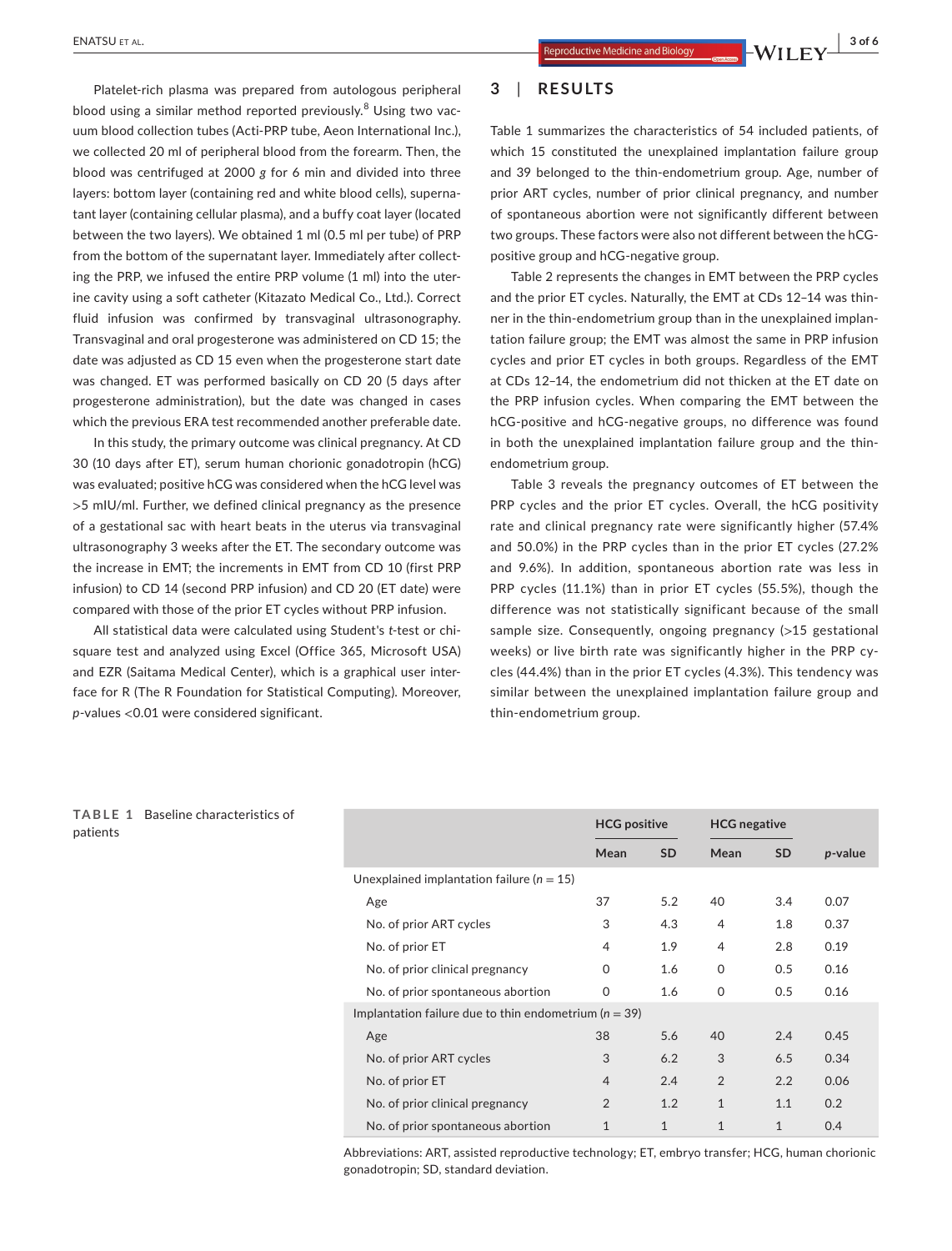**TABLE 2** Changes in endometrial thickness (mm) at PRP infusion cycles in comparison with prior ET cycle

|                                                           | Overall |              | <b>HCG</b> positive     |      | <b>HCG</b> negative |      |              |                      |                         |
|-----------------------------------------------------------|---------|--------------|-------------------------|------|---------------------|------|--------------|----------------------|-------------------------|
|                                                           | mean    | SD           | $p$ -value <sup>a</sup> | mean | <b>SD</b>           | mean | <b>SD</b>    | p-value <sup>b</sup> | $p$ -value <sup>a</sup> |
| Unexplained implantation failure ( $n = 15$ )             |         |              |                         |      |                     |      |              |                      |                         |
| At CD 12-14 on prior<br>ET cycle                          | 8.6     | 1.5          |                         | 8.7  | 1.2                 | 8.3  | 1.6          | 0.38                 |                         |
| At ET date on prior ET<br>cycle                           | 9.1     | 1.7          |                         | 9.1  | 1.4                 | 9.3  | 1.7          | 0.27                 |                         |
| At first PRP infusion                                     | 7.5     | 1.1          |                         | 7.6  | 1.3                 | 7.2  | 0.8          | 0.31                 |                         |
| At second PRP infusion                                    | 8       | 1.4          | 0.37                    | 8.1  | 1.8                 | 8    | $\mathbf{1}$ | 0.27                 | 0.30/0.31               |
| At ET date on PRP cycle                                   | 9.1     | 0.9          | 0.43                    | 9.3  | 0.9                 | 9.1  | 0.9          | 0.45                 | 0.41/0.22               |
| Implantation failure due to thin endometrium ( $n = 39$ ) |         |              |                         |      |                     |      |              |                      |                         |
| At CD 12-14 on prior<br>ET cycle                          | 6.5     | $\mathbf{1}$ |                         | 6.7  | $\mathbf{1}$        | 6.3  | $\mathbf{1}$ | 0.16                 |                         |
| At ET date on prior ET<br>cycle                           | 7.7     | $\mathbf{1}$ |                         | 7.5  | 1.4                 | 7.9  | 1.3          | 0.38                 |                         |
| At first PRP infusion                                     | 6.2     | 0.8          |                         | 6.2  | 1.2                 | 6.1  | 1.2          | 0.43                 |                         |
| At second PRP infusion                                    | 6.4     | 1.2          | 0.25                    | 6.5  | 1.3                 | 6.3  | $\mathbf{1}$ | 0.39                 | 0.11/0.07               |
| At ET date on PRP cycle                                   | 7.2     | 1.2          | 0.21                    | 7.2  | $\mathbf{1}$        | 7.6  | 1.3          | 0.17                 | 0.19/0.47               |

Abbreviations: CD, cycle day; ET, embryo transfer; HCG, human chorionic gonadotropin; PRP, platelet-rich plasma; SD, standard deviation. <sup>a</sup>Comparison between prior ET cycle and PRP infusion cycle.

<sup>b</sup>Comparison between the HCG-positive and HCG-negative groups.

| Outcome                                         | <b>PRP</b> cycles | <b>Previous</b><br>cycles | Odds<br>ratio | p-value |
|-------------------------------------------------|-------------------|---------------------------|---------------|---------|
| Overall                                         | $n = 54$          | $n = 187$                 |               |         |
| <b>HCG</b> positive                             | 31 (57.4%)        | 51 (27.2%)                | 3.6           | <0.01   |
| Clinical pregnancy                              | 27 (50.0%)        | 18 (9.6%)                 | 9.4           | <0.01   |
| Spontaneous abortion                            | 3(11.1%)          | 10 (55.5%)                | 0.2           | 0.07    |
| Ongoing pregnancy or live birth                 | 24 (44.4%)        | 8 (4.3%)                  | 14            | <0.01   |
| Unexplained implantation failure                | $n = 15$          | $n = 68$                  |               |         |
| <b>HCG</b> positive                             | 8 (53.3%)         | 12 (17.6%)                | 5.3           | $-.01$  |
| Clinical pregnancy                              | $6(40.0\%)$       | $4(5.9\%)$                | 10            | < 0.01  |
| Spontaneous abortion                            | $0(0\%)$          | 3(75.0%)                  | $\Omega$      | 0.19    |
| Ongoing pregnancy, live birth                   | $6(40.0\%)$       | 1(1.5%)                   | 27            | < 0.01  |
| Implantation failure due to thin<br>endometrium | $n = 39$          | $n = 119$                 |               |         |
| <b>HCG</b> positive                             | 23 (59.0%)        | 39 (32.8%)                | 2.9           | < 0.01  |
| Clinical pregnancy                              | 21 (53.8%)        | 14 (11.8%)                | 8.8           | <0.01   |
| Spontaneous abortion                            | 3(14.3%)          | 7 (50.0%)                 | 0.2           | 0.06    |
| Ongoing pregnancy, live birth                   | 18 (46.2%)        | 7(5.9%)                   | 13            | <0.01   |

**TABLE 3** Pregnancy outcomes in patients who underwent frozen and thawed embryo transfer after PRP instillation in comparison with previous cycles. The analyses contain only highquality blastocyst transfer in hormone replacement cycles both in PRP cycles and prior ET cycles

Abbreviations: ET, embryo transfer; HCG, human chorionic gonadotropin; PRP, platelet-rich plasma.

# **4**  | **DISCUSSION**

Embryo implantation is a delicately coordinated event with multiple underlying factors. Although embryonic factor is the most important for pregnancy, many other factors were related to the in vitro fertilization outcomes. In fact, recent studies reported that

 $<$  60% of euploid embryos resulted in ongoing pregnancy.<sup>17</sup> Among many variables, optimal EMT is one of the critical factors related to a successful embryo implantation. $2,3$  Until recently, intrauterine PRP infusion has been extensively reported to have a positive impact on EMT and pregnancy rate.<sup>7-9</sup> Autologous PRP is developed from autologous blood and is, therefore, inherently safe and free of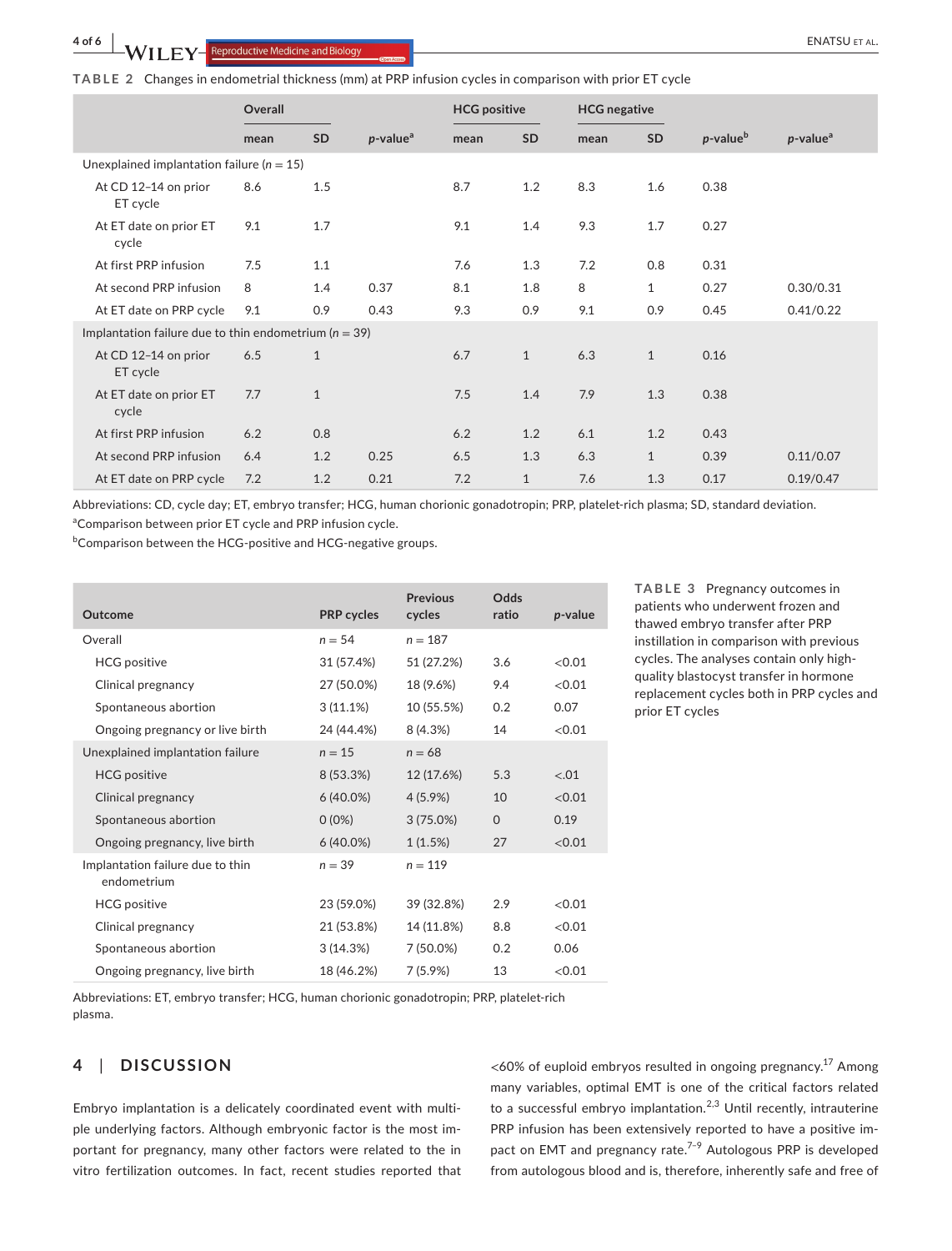**ENATSU** ET AL. *CONSUMERTAL.* **EXATSU** ET AL. **EXATSU** EXATSULE **EX** 

transmissible diseases, such as HIV and hepatitis. Based on the pioneering and long-term clinical experience on the application of PRP in the oral-maxillary field and thousands of patients having received this therapy so far, the use of PRP is considered safe. $^{18}$  In this study, no adverse events, such as injury and infection, were observed. Nazari et al.<sup>14</sup> conducted the largest randomized control trial, which included 138 patients with RIF, and revealed a significantly better clinical pregnancy rate in the PRP group than in the control group (44.89% vs. 16.66%). In this study, we investigated the effectiveness of the intrauterine PRP infusion at the ET cycle. Unexpectedly, we found that the EMT was not increased at the ET date by intrauterine PRP infusion compared with that in the prior cycles. The reason could be that we added other conventional therapeutic agents, such as estrogen, Vitamin E, and pentoxifylline in most cases with thin endometrium at prior ET cycles and did not add these agents in the PRP cycles in order to prevent unknown interactions between PRP and these agents. Moreover, we considered that prolonged estrogen administration might prolong the interval between PRP administration and ET, which may weaken the effects of PRP. Therefore, we first prioritized to follow the PRP schedule rather than waiting for the endometrium to become thick. In fact, the EMT at the prior ET cycle was higher at ET date than that at CDs 12–14, indicating that the other remedies, as well as PRP, had a positive impact on EMT until the ET date. Ledee et al. $^{19}$  reported that combined treatment by pentoxifylline and tocopherol increased the EMT with a mean of 1.3 mm in the ET cycle, similar to the EMT increase in the present study (1.2 mm in the thin-endometrium group). Interestingly, our study revealed that the EMT on ET date was not different between the hCGpositive and hCG-negative cycles; hence, factors other than EMT may play more important roles in embryo implantation. In addition, the PRP infusion cycles resulted in a higher pregnancy rate both in the thin endometrium and unexplained implantation failure groups. Gingold et al.<sup>20</sup> reported that EMT was not significantly associated with the clinical outcomes of euploid ETs, but the endometrial pattern was associated with such outcomes. In similar studies, a tripleline endometrial pattern before or after the ovarian stimulation day was associated with a better pregnancy rate than a homogenous, hyperechoic, or intermediate endometrial pattern.<sup>21,22</sup> Thus, endometrial receptivity should be evaluated using an endometrial pattern and not EMT. In contrast, a previous study reported that the endometrial pattern was not associated with the pregnancy rate in  $ET<sup>23</sup>$ These conflicting reports indicate that the endometrial capacity for implantation is difficult to be clearly assessed by ultrasonography, suggesting that invisible interaction such as molecular mechanism is more important.

Although the molecular mechanisms of PRP therapy in the endometrium are still poorly understood, numerous growth factors are associated with endometrial growth. Platelets contain many growth factors, including PDGF, transforming growth factor beta, VEGF, insulin-like growth factor, and keratinocyte growth factor, as well as many cytokines, including interleukin (IL)-4, IL-8, IL-13, IL-17, tumor necrosis factor (TNF)-alpha, and interferon-alpha.<sup>24</sup> With these growth factors and cytokines, PRP accelerates angiogenesis in

wound and soft tissue, leading to rapid tissue regeneration.<sup>25</sup> Thus, PRP has been widely used for regenerative medicine, such as tissue regeneration. Considering these characteristics, PRP with a high concentration of growth factors and cytokines can stimulate the mitogenesis and proliferation of endometrial cells and endometrial stem cells. It can also activate the endocrine-paracrine pathways for improving the endometrial response to promote embryo implantation and pregnancy.

Whether the PRP infusion decreases the risk of early miscarriage is still unknown. In this study, we reported that intrauterine PRP infusion decreases the spontaneous abortion rate. As patients with thin endometria have been reported to have a significantly increased risk for early pregnancy  $loss<sub>1</sub><sup>26</sup>$  an insufficiently prepared endometrium supposed to be not capable to maintain pregnancy. Further analysis is needed to understand the mechanism by which PRP decreases the risk of spontaneous abortion. However, it could be said that the PRP infusion helped with endometria to obtain sufficient function to maintain pregnancy.

The main limitation of this study is its retrospective study design with a relatively small sample size. In addition, patient's recruitment depended on physician's and patient's preference; therefore, selection bias may occur. Moreover, the underlying mechanism and biological pathways are still unclear, especially for patients with unexplained implantation failure.

#### **CONFLICT OF INTEREST**

Yihsien Enatsu, Noritoshi Enatsu, Junko Otsuki, Toshiro Iwasaki, Eri Okamoto, Shoji Kokeguchi, Masahide Shiotani declare that they have no conflict of interest.

# **HUMAN RIGHTS STATEMENT AND INFORMED CONSENT**

All patients were well informed and written informed consent was obtained prior to the treatment period.

# **ANIMAL RIGHTS**

This article does not contain any studies with animal subjects performed by the any of the authors.

# **THE STATEMENT OF APPROVAL FROM INSTITUTIONAL REVIEW BOARD**

All procedures in this study were in accordance with the ethical standards of the Ethical Committee in accordance with the ethical principles that have their origin in the Declaration of Helsinki 1964 and its later amendments. This study was approved by Ethical Committee of Hanabusa Women's Clinic consists of members chosen by our institute and third-party medical institute (approval number; 2021-05).

## **ORCID**

*Yihsien Enatsu* <https://orcid.org/0000-0002-5452-7313> *Noritoshi Enats[u](https://orcid.org/0000-0002-9375-5191)* <https://orcid.org/0000-0002-9375-5191> *Junko Otsuki* <https://orcid.org/0000-0002-8183-8651>